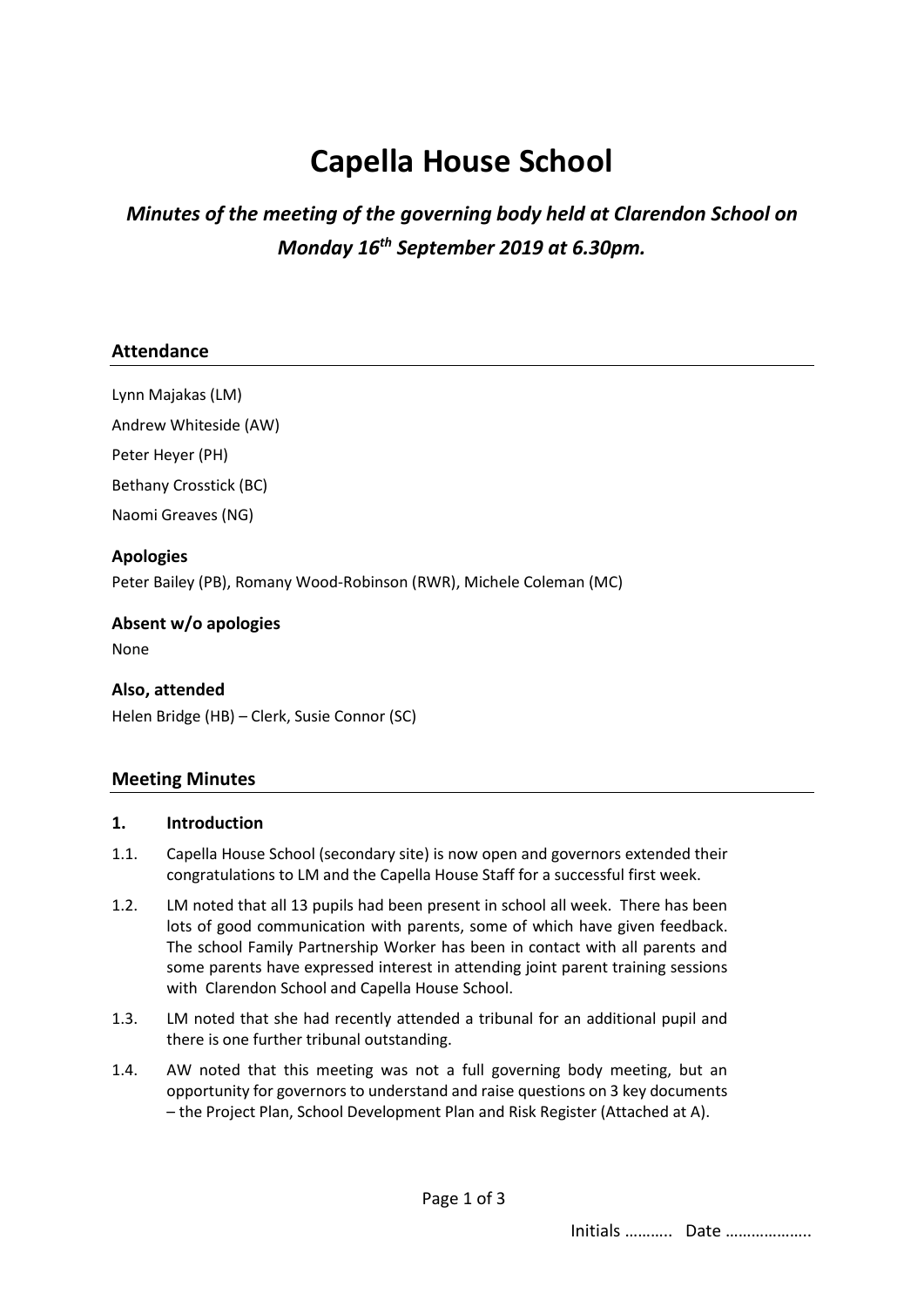### **2. Project Plan – Q & A**

- 2.1. Governors noted that there was some duplication between the Project Plan and the School Development Plan.
- 2.2. LM noted that the Project Plan is a practical list of tasks whereas the SDP is organic and grows and changes over time in line with visits to the school by the School Improvement Partner (SIP).
- 2.3. Governors agreed that they should review the current Project Plan and remove any items that had now been completed. The Project Plan would then be rebranded as a Primary Site Project Plan Checklist. This was done at the meeting with SC updating the checklist. SC undertook to circulate this through the clerk after the meeting (Attached at B).
- 2.4. Governors agreed that the Primary Project Plan Checklist should be a regular agenda item at full governing body meetings going forward.
	- **Action: HB**
- 2.5. SC noted that she has temporarily taken on the role of School Business Manager at Capella House. A permanent School Business Manager is currently being recruited who will initially work 2 days for Capella House and 1 day for the Auriga Academy Trust. This will change to working 3 days for Capella House once the primary site opens.
- 2.6. LM undertook to contact Nadia St Paul about signing up to the EFA information exchange.

**Action: LM**

**Action: SC/HB**

#### **3. School Development Plan – Q & A**

- 3.1. Governors noted that the School Development Plan (SDP) should be monitored through the school committees. The school can also assess their progress in relation to the plan through SIP reports. The SDP will be updated and revised throughout the year and a final revision will be published at the end of the academic year.
- 3.2. Governors agreed that the SDP would be a regular agenda item at full governing body meetings going forward especially as the school does not have separate committees at present due to its size.
- 3.3. Governors asked about assessments and testing LM confirmed that there is standardised testing in spelling, maths and reading. The pupils will also have occupational therapy assessments and the Speech and Language Therapist (SALT) will be carrying out assessments when she starts.
- 3.4. LM confirmed that a profile will be developed for each pupil, targets will be set, and each pupil will be monitored against these. Staff make assessments of pupils and look at progress each half term. If it transpires that pupils are not in line to meet their targets, the school will look at what additional interventions are required to help them with this.
- 3.5. Governors noted that, as the school was in its first year, they felt it was important that at the end of the year, results are compared against the original target as well

Page 2 of 3